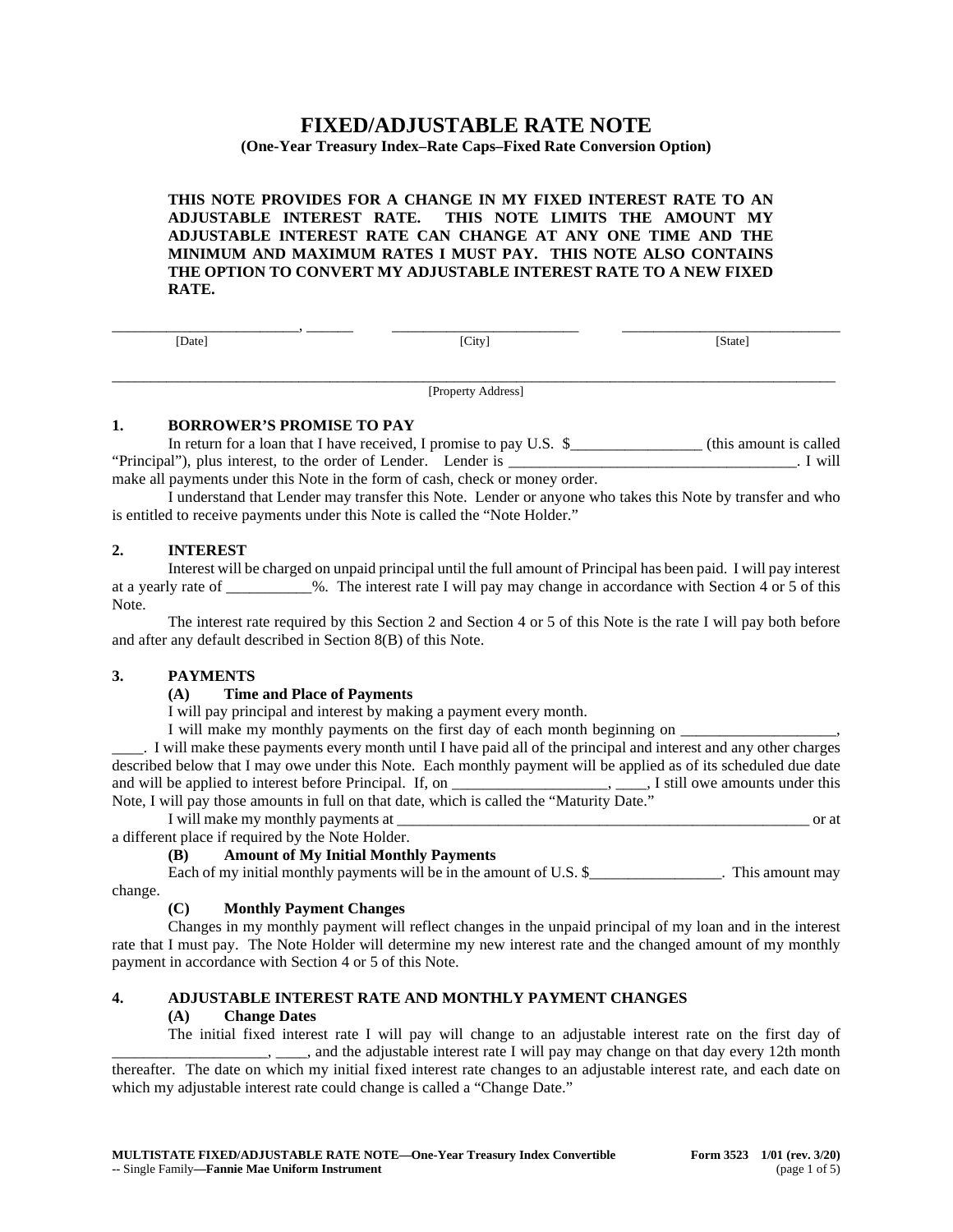#### **(B) The Index**

Beginning with the first Change Date, my adjustable interest rate will be based on an Index that is calculated and provided to the general public by an administrator (the "Administrator"). The "Index" is the weekly average yield on United States Treasury securities adjusted to a constant maturity of one year, as made available by the Board of Governors of the Federal Reserve System. The most recent Index value available as of the date 45 days before each Change Date is called the "Current Index," provided that if the Current Index is less than zero, then the Current Index will be deemed to be zero for purposes of calculating my interest rate.

If the Index is no longer available, it will be replaced in accordance with Section 4(G) below.

#### **(C) Calculation of Changes**

Before each Change Date, the Note Holder will calculate my new interest rate by adding percentage points (\_\_\_\_\_\_\_\_\_\_\_%) (the "Margin") to the Current Index. The Margin may change if the Index is replaced by the Note Holder in accordance with Section 4(G)(2) below. The Note Holder will then round the result of the Margin plus the Current Index to the nearest one-eighth of one percentage point  $(0.125\%)$ . Subject to the limits stated in Section 4(D) below, this rounded amount will be my new interest rate until the next Change Date.

The Note Holder will then determine the amount of the monthly payment that would be sufficient to repay the unpaid principal that I am expected to owe at the Change Date in full on the Maturity Date at my new interest rate in substantially equal payments. The result of this calculation will be the new amount of my monthly payment.

#### **(D) Limits on Interest Rate Changes**

The interest rate I am required to pay at the first Change Date will not be greater than \_\_\_\_\_\_\_\_\_\_\_% or less than \_\_\_\_\_\_\_\_\_\_\_%. Thereafter, my adjustable interest rate will never be increased or decreased on any single Change Date by more than two percentage points from the rate of interest I have been paying for the preceding 12 months. My interest rate will never be greater than \_\_\_\_\_\_\_\_\_\_\_%, which is called the "Maximum Rate," or less than  $\_\_\_\_\_\$ %.

#### **(E) Effective Date of Changes**

My new interest rate will become effective on each Change Date. I will pay the amount of my new monthly payment beginning on the first monthly payment date after the Change Date until the amount of my monthly payment changes again.

#### **(F) Notice of Changes**

The Note Holder will deliver or mail to me a notice of the change in my initial fixed interest rate to an adjustable interest rate and of any changes in my adjustable interest rate before the effective date of any change. The notice will include the amount of my monthly payment, any information required by law to be given to me and also the title and telephone number of a person who will answer any question I may have regarding the notice

## **(G) Replacement Index and Replacement Margin**

The Index is deemed to be no longer available and will be replaced if any of the following events (each, a "Replacement Event") occur: (i) the Administrator has permanently or indefinitely stopped providing the Index to the general public; or (ii) the Administrator or its regulator issues an official public statement that the Index is no longer reliable or representative.

If a Replacement Event occurs, the Note Holder will select a new index (the "Replacement Index") and may also select a new margin (the "Replacement Margin"), as follows:

> (1) If a replacement index has been selected or recommended for use in consumer products, including residential adjustable-rate mortgages, by the Board of Governors of the Federal Reserve System, the Federal Reserve Bank of New York, or a committee endorsed or convened by the Board of Governors of the Federal Reserve System or the Federal Reserve Bank of New York at the time of a Replacement Event, the Note Holder will select that index as the Replacement Index.

> (2) If a replacement index has not been selected or recommended for use in consumer products under Section  $(G)(1)$  at the time of a Replacement Event, the Note Holder will make a reasonable, good faith effort to select a Replacement Index and a Replacement Margin that, when added together, the Note Holder reasonably expects will minimize any change in the cost of the loan, taking into account the historical performance of the Index and the Replacement Index.

The Replacement Index and Replacement Margin, if any, will be operative immediately upon a Replacement Event and will be used to determine my interest rate and monthly payments on Change Dates that are more than 45 days after a Replacement Event. The Index and Margin could be replaced more than once during the term of my Note, but only if another Replacement Event occurs. After a Replacement Event, all references to the "Index" and "Margin" will be deemed to be references to the "Replacement Index" and "Replacement Margin."

The Note Holder will also give me notice of my Replacement Index and Replacement Margin, if any, and such other information required by applicable law and regulation.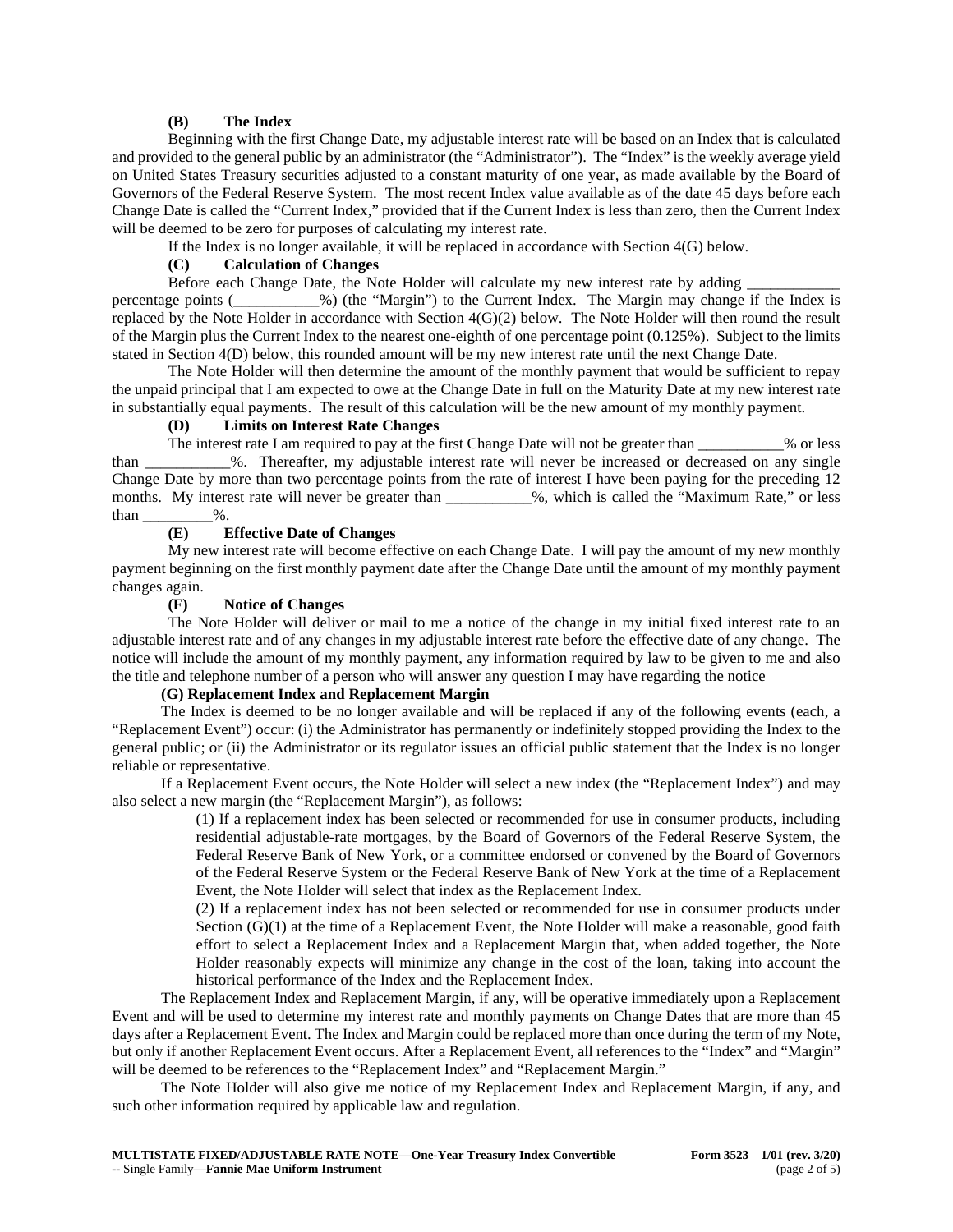## **5. FIXED INTEREST RATE CONVERSION OPTION**

# **(A) Option to Convert to Fixed Rate**

I have a Conversion Option that I can exercise unless I am in default or this Section 5(A) will not permit me to do so. The "Conversion Option" is my option to convert the interest rate I am required to pay by this Note from an adjustable rate with interest rate limits to the fixed rate calculated under Section 5(B) below.

The conversion can only take place on the first, second or third Change Date. Each Change Date on which my interest rate can convert from an adjustable rate to a fixed rate also is called the "Conversion Date." **I can convert my interest rate only on one of these three Conversion Dates.**

If I want to exercise the Conversion Option, I must first meet certain conditions. Those conditions are that: (i) I must give the Note Holder notice that I want to do so; (ii) on the Conversion Date, I must not be in default under the Note or the Security Instrument; (iii) by a date specified by the Note Holder, I must pay the Note Holder a conversion fee of U.S. \$  $\therefore$  and (iv) I must sign and give the Note Holder any documents the Note Holder requires to effect the conversion.

## **(B) Calculation of Fixed Rate**

My new, fixed interest rate will be equal to Fannie Mae's required net yield as of a date and time of day specified by the Note Holder for: (i) if the original term of this Note is greater than 15 years, 30-year fixed rate first mortgages covered by applicable 60-day mandatory delivery commitments, plus five-eighths of one percentage point (0.625%), rounded to the nearest one-eighth of one percentage point (0.125%); or (ii) if the original term of this Note is 15 years or less, 15-year fixed rate first mortgages covered by applicable 60-day mandatory delivery commitments, plus five-eighths of one percentage point (0.625%), rounded to the nearest one-eighth of one percentage point (0.125%). If this required net yield cannot be determined because the applicable commitments are not available, the Note Holder will determine my interest rate by using comparable information. My new rate calculated under this Section 5(B) will not be greater than the Maximum Rate stated in Section 4(D) above.

#### **(C) New Payment Amount and Effective Date**

If I choose to exercise the Conversion Option, the Note Holder will determine the amount of the monthly payment that would be sufficient to repay the unpaid principal I am expected to owe on the Conversion Date in full on the Maturity Date at my new fixed interest rate in substantially equal payments. The result of this calculation will be the new amount of my monthly payment. Beginning with my first monthly payment after the Conversion Date, I will pay the new amount as my monthly payment until the Maturity Date.

# **6. BORROWER'S RIGHT TO PREPAY**

I have the right to make payments of Principal at any time before they are due. A payment of Principal only is known as a "Prepayment." When I make a Prepayment, I will tell the Note Holder in writing that I am doing so. I may not designate a payment as a Prepayment if I have not made all the monthly payments due under this Note.

I may make a full Prepayment or partial Prepayments without paying any Prepayment charge. The Note Holder will use my Prepayments to reduce the amount of Principal that I owe under this Note. However, the Note Holder may apply my Prepayment to the accrued and unpaid interest on the Prepayment amount before applying my Prepayment to reduce the Principal amount of this Note. If I make a partial Prepayment, there will be no changes in the due dates of my monthly payments unless the Note Holder agrees in writing to those changes. My partial Prepayment may reduce the amount of my monthly payments after the first Change Date following my partial Prepayment. However, any reduction due to my partial Prepayment may be offset by an interest rate increase.

# **7. LOAN CHARGES**

If a law, which applies to this loan and which sets maximum loan charges, is finally interpreted so that the interest or other loan charges collected or to be collected in connection with this loan exceed the permitted limits, then: (a) any such loan charge shall be reduced by the amount necessary to reduce the charge to the permitted limit; and (b) any sums already collected from me that exceeded permitted limits will be refunded to me. The Note Holder may choose to make this refund by reducing the Principal I owe under this Note or by making a direct payment to me. If a refund reduces Principal, the reduction will be treated as a partial Prepayment.

# **8. BORROWER'S FAILURE TO PAY AS REQUIRED**

### **(A) Late Charges for Overdue Payments**

If the Note Holder has not received the full amount of any monthly payment by the end of calendar days after the date it is due, I will pay a late charge to the Note Holder. The amount of the charge will be \_\_\_\_\_\_\_\_\_\_\_% of my overdue payment of principal and interest. I will pay this late charge promptly but only once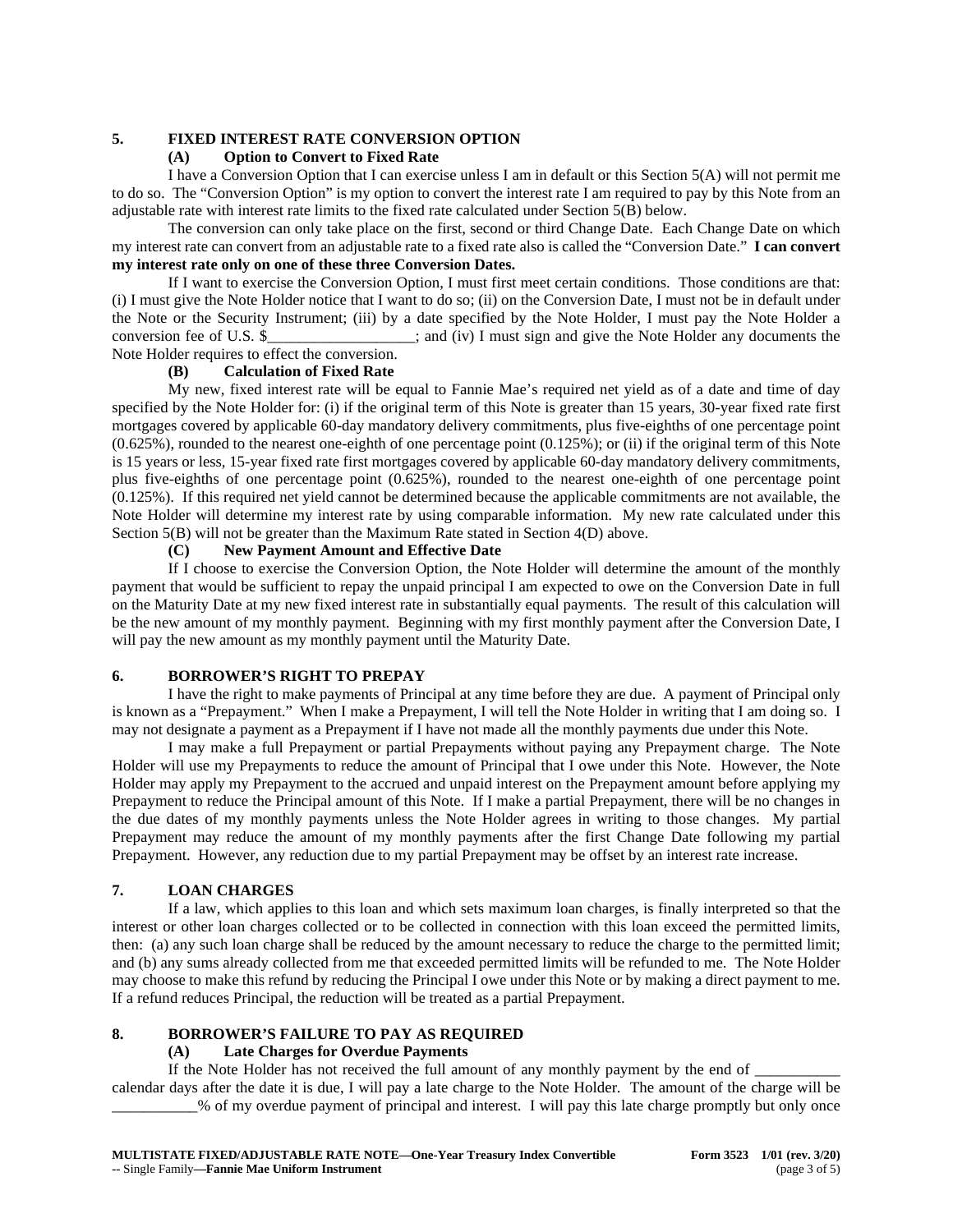on each late payment.

## **(B) Default**

If I do not pay the full amount of each monthly payment on the date it is due, I will be in default.

# **(C) Notice of Default**

If I am in default, the Note Holder may send me a written notice telling me that if I do not pay the overdue amount by a certain date, the Note Holder may require me to pay immediately the full amount of Principal that has not been paid and all the interest that I owe on that amount. That date must be at least 30 days after the date on which the notice is mailed to me or delivered by other means.

## **(D) No Waiver By Note Holder**

Even if, at a time when I am in default, the Note Holder does not require me to pay immediately in full as described above, the Note Holder will still have the right to do so if I am in default at a later time.

#### **(E) Payment of Note Holder's Costs and Expenses**

If the Note Holder has required me to pay immediately in full as described above, the Note Holder will have the right to be paid back by me for all of its costs and expenses in enforcing this Note to the extent not prohibited by applicable law. Those expenses include, for example, reasonable attorneys' fees.

#### **9. GIVING OF NOTICES**

Unless applicable law requires a different method, any notice that must be given to me under this Note will be given by delivering it or by mailing it by first class mail to me at the Property Address above or at a different address if I give the Note Holder a notice of my different address.

Unless the Note Holder requires a different method, any notice that must be given to the Note Holder under this Note will be given by mailing it by first class mail to the Note Holder at the address stated in Section 3(A) above or at a different address if I am given a notice of that different address.

# **10. OBLIGATIONS OF PERSONS UNDER THIS NOTE**

If more than one person signs this Note, each person is fully and personally obligated to keep all of the promises made in this Note, including the promise to pay the full amount owed. Any person who is a guarantor, surety or endorser of this Note is also obligated to do these things. Any person who takes over these obligations, including the obligations of a guarantor, surety or endorser of this Note, is also obligated to keep all of the promises made in this Note. The Note Holder may enforce its rights under this Note against each person individually or against all of us together. This means that any one of us may be required to pay all of the amounts owed under this Note.

# **11. WAIVERS**

I and any other person who has obligations under this Note waive the rights of Presentment and Notice of Dishonor. "Presentment" means the right to require the Note Holder to demand payment of amounts due. "Notice of Dishonor" means the right to require the Note Holder to give notice to other persons that amounts due have not been paid.

# **12. UNIFORM SECURED NOTE**

This Note is a uniform instrument with limited variations in some jurisdictions. In addition to the protections given to the Note Holder under this Note, a Mortgage, Deed of Trust, or Security Deed (the "Security Instrument"), dated the same date as this Note, protects the Note Holder from possible losses that might result if I do not keep the promises that I make in this Note. That Security Instrument describes how and under what conditions I may be required to make immediate payment in full of all amounts I owe under this Note. Some of those conditions read as follows:

(A) Until my initial fixed interest rate changes to an adjustable interest rate under the terms stated in Section 4 above, or after I exercise my conversion option under the conditions stated in Section 5 above, Uniform Covenant 18 of the Security Instrument shall read as follows:

**Transfer of the Property or a Beneficial Interest in Borrower.** As used in this Section 18, "Interest in the Property" means any legal or beneficial interest in the Property, including, but not limited to, those beneficial interests transferred in a bond for deed, contract for deed, installment sales contract or escrow agreement, the intent of which is the transfer of title by Borrower at a future date to a purchaser.

If all or any part of the Property or any Interest in the Property is sold or transferred (or if Borrower is not a natural person and a beneficial interest in Borrower is sold or transferred) without Lender's prior written consent, Lender may require immediate payment in full of all sums secured